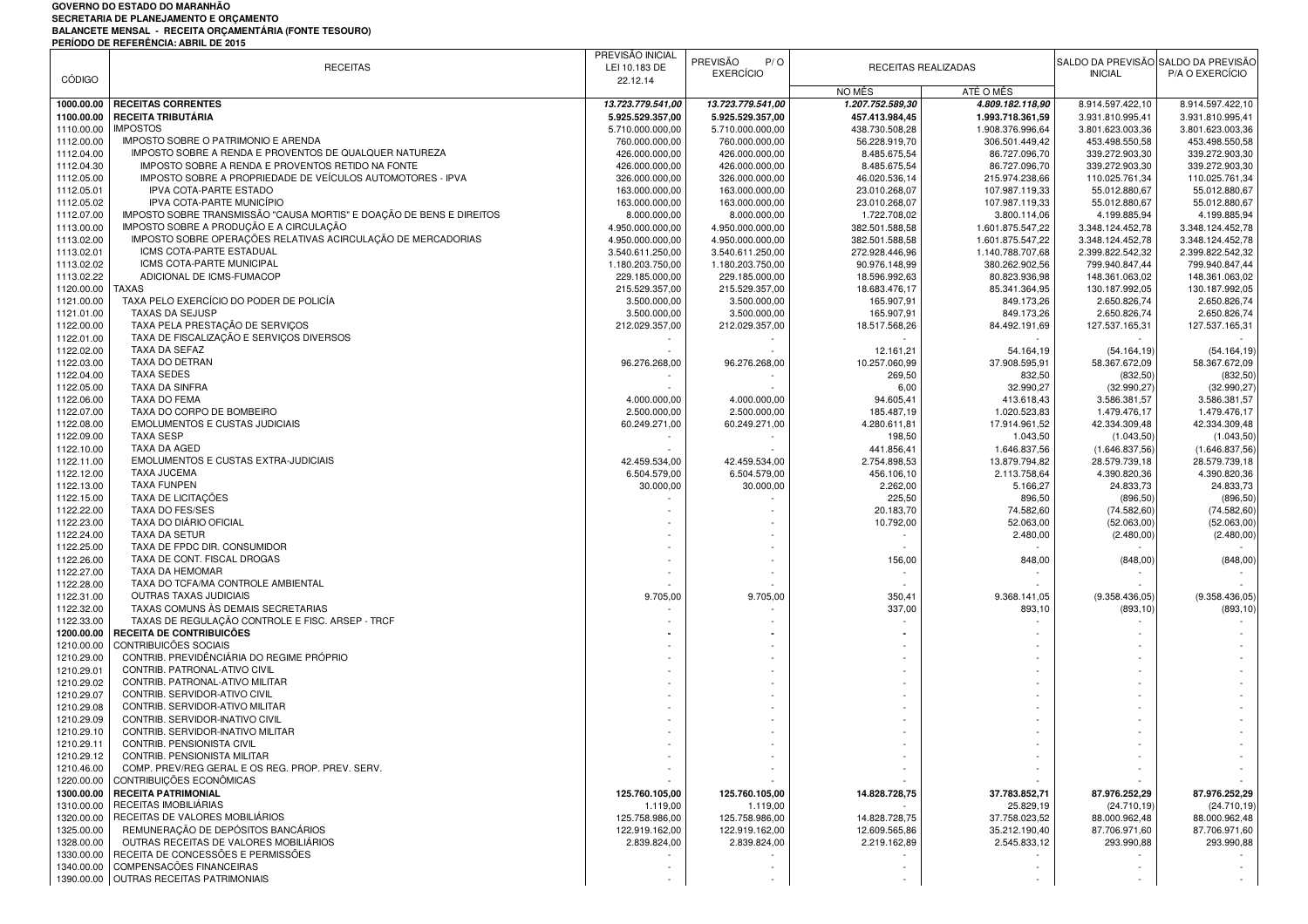## **PERÍODO DE REFERÊNCIA: ABRIL DE 2015**

|               |                                                                        | PREVISÃO INICIAL |                  |                |                     |                  |                                     |
|---------------|------------------------------------------------------------------------|------------------|------------------|----------------|---------------------|------------------|-------------------------------------|
|               | <b>RECEITAS</b>                                                        |                  | PREVISÃO<br>P/O  |                | RECEITAS REALIZADAS |                  | SALDO DA PREVISÃO SALDO DA PREVISÃO |
| <b>CÓDIGO</b> |                                                                        | LEI 10.183 DE    | <b>EXERCÍCIO</b> |                |                     | <b>INICIAL</b>   | P/A O EXERCÍCIO                     |
|               |                                                                        | 22.12.14         |                  | NO MÊS         | ATÉ O MÊS           |                  |                                     |
| 1600.00.00    | <b>RECEITA DE SERVIÇOS</b>                                             |                  |                  |                |                     |                  |                                     |
| 1600.01.00    | SERVIÇOS COMERCIAIS                                                    |                  |                  |                |                     |                  |                                     |
| 1600.02.00    | SERVIÇOS FINANCEIROS                                                   |                  |                  |                |                     |                  |                                     |
| 1600.06.00    | SERVICOS PORTUÁRIOS                                                    |                  |                  |                |                     |                  |                                     |
| 1600.12.00    | <b>RECEITAS JUDICIAIS</b>                                              |                  |                  |                |                     |                  |                                     |
| 1600.13.00    | SERVIÇOS ADMINISTRATIVOS                                               |                  |                  |                |                     |                  |                                     |
| 1600.16.00    | SERVIÇOS EDUCACIONAIS                                                  |                  |                  |                |                     |                  |                                     |
| 1600.17.00    | SERVIÇOS AGROPECURIOS                                                  |                  |                  |                |                     |                  |                                     |
|               |                                                                        |                  |                  |                |                     |                  |                                     |
| 1600.30.00    | SERVIÇOS DE TRÂNSITO                                                   |                  |                  |                |                     |                  |                                     |
| 1600.40.00    | SERVIÇOS AMBIENTAIS                                                    |                  |                  |                |                     |                  |                                     |
| 1600.99.00    | OUTROS SERVIÇOS                                                        |                  |                  |                |                     |                  |                                     |
| 1700.00.00    | <b>TRANSFERÊNCIAS CORRENTES</b>                                        | 7.512.824.893,00 | 7.512.824.893,00 | 725.602.449,66 | 2.751.578.241,17    | 4.761.246.651,83 | 4.761.246.651,83                    |
| 1720.00.00    | TRANSFERÊNCIAS INTERGOVERNAMENTAIS                                     | 7.483.024.893,00 | 7.483.024.893,00 | 716.505.412,84 | 2.741.919.743,51    | 4.741.105.149,49 | 4.741.105.149,49                    |
| 1721.00.00    | TRANSFERÊNCIAS DA UNIÃO                                                | 6.283.024.893,00 | 6.283.024.893,00 | 496.383.527,16 | 2.179.835.050,66    | 4.103.189.842,34 | 4.103.189.842,34                    |
| 1721.01.00    | PARTICIPAÇÃO NA RECEITA DA UNIÃO                                       | 5.606.756.137,00 | 5.606.756.137,00 | 452.973.497,82 | 2.013.991.386,08    | 3.592.764.750,92 | 3.592.764.750,92                    |
| 1721.01.01    | COTA-PARTE DO FUNDO DE PARTICIPAÇÃO DOS ESTADOS                        | 5.550.000.000,00 | 5.550.000.000,00 | 450.086.099,01 | 2.000.578.091,15    | 3.549.421.908,85 | 3.549.421.908,85                    |
| 1721.01.12    | COTA-PARTE DO IMPOSTO SOBRE PRODUTOS INDUSTRIALIZADOS-IPI              | 48.287.952,00    | 48.287.952,00    | 2.886.935,59   | 13.176.668,47       | 35.111.283,53    | 35.111.283,53                       |
|               | COTA-PARTE ESTADOS                                                     | 36.215.964,00    | 36.215.964,00    | 2.165.201,69   | 9.882.501,35        | 26.333.462,65    | 26.333.462,65                       |
|               | COTA-PARTE MUNICÍPIOS                                                  | 12.071.988,00    | 12.071.988,00    | 721.733,90     | 3.294.167,12        | 8.777.820,88     | 8.777.820,88                        |
| 1721.01.13    | CONTRIBUIÇÃO DE INTERVENÇÃO NO DOMÍNIO ECONÔMICO                       | 8.468.000,00     | 8.468.000,00     |                | 236.163,24          | 8.231.836,76     | 8.231.836,76                        |
|               | <b>COTA-PARTE ESTADOS</b>                                              | 6.351.000,00     | 6.351.000,00     |                | 177.122,43          | 6.173.877,57     | 6.173.877,57                        |
|               | COTA-PARTE MUNICÍPIOS                                                  | 2.117.000,00     | 2.117.000,00     |                | 59.040,81           | 2.057.959,19     | 2.057.959,19                        |
| 1721.01.30    | COTA-PARTE CONTRIB. SAL. EDUC. QUOT. EST/FEDERAL                       |                  |                  |                |                     |                  |                                     |
|               | COTA-PARTE IMPOSTOS/O.C. CAMB. E SEG. T.V.M. COMER. OURO               |                  |                  |                |                     |                  |                                     |
| 1721.01.32    |                                                                        | 185,00           | 185,00           | 463,22         | 463,22              | (278, 22)        | (278, 22)                           |
| 1721.01.99    | OUTRAS TRANSFERÊNCIAS DA UNIÃO                                         |                  |                  |                | 2.493.520,14        | (2.493.520, 14   | (2.493.520, 14)                     |
| 1721.02.00    | TRANSFERÊNCIAS DA UNIÃO                                                |                  |                  |                |                     |                  |                                     |
| 1721.22.00    | TRANSFERÊNCIA DA COMPENSAÇÃO FINANCEIRA                                | 75.931.699,00    | 75.931.699,00    | 4.106.138,54   | 19.717.110,79       | 56.214.588,21    | 56.214.588,21                       |
| 1721.22.11    | COTA-PARTE COMPENS. FINANC. RECUR. HÍDRICOS CFRH                       | 5.638.955,00     | 5.638.955,00     | 342.250,96     | 1.655.837,97        | 3.983.117,03     | 3.983.117.03                        |
| 1721.22.20    | COTA-PARTE COMP. FINAC. RECUR. MINERAIS CFEM                           | 1.337.550,00     | 1.337.550,00     | 130.923,54     | 703.497,62          | 634.052,38       | 634.052,38                          |
| 1721.22.70    | COTA-PARTE FUNDO ESPECIAL DO PETRÓLEO - FEP                            | 68.955.194,00    | 68.955.194,00    | 3.632.964,04   | 17.357.775,20       | 51.597.418,80    | 51.597.418,80                       |
| 1721.33.00    | TRANSFERÊNCIAS DE RECURSOS DO SISTEMA ÚNICO DE SAÚDE-SUS FUNDO A FUNDO | 402.991.889,00   | 402.991.889,00   | 27.650.302,11  | 120.356.707,04      | 282.635.181,96   | 282.635.181,96                      |
| 1721.33.06    | CONV. FUNASA/SES 0371/2009                                             |                  |                  |                |                     |                  |                                     |
| 1721.33.07    | CONV. MDS E COMB A FOME PROG. LEITE é VIDA                             |                  |                  |                |                     |                  |                                     |
| 1721.33.08    | FUNDO ESTADUAL DE SAUDE SUS                                            |                  |                  |                |                     |                  |                                     |
| 1721.33.10    | <b>PROESF</b>                                                          |                  |                  |                |                     |                  |                                     |
| 1721.33.11    | CONV. SESPA - FUNDAÇÃO NAC DE SAÚDE Nº140/96DF                         |                  |                  |                |                     |                  |                                     |
| 1721.33.14    | CONV.FAEC-FNS DIVERSOS PROGRAMAS                                       |                  |                  |                |                     |                  |                                     |
| 1721.33.17    | CONVÊNIO/ SETEPS/ MPAS/ CRECHE/ IDOSOS/ DEFICIENTE                     |                  |                  |                |                     |                  |                                     |
|               |                                                                        |                  |                  |                |                     |                  |                                     |
| 1721.33.18    | MEDIA/ALTA COMPLEXIDADE VIGILÂNCIA SANITÁRIA                           |                  |                  |                |                     |                  |                                     |
| 1721.33.31    | CONVÊNIO GQV/DST - AIDS DO MINISTÉRIO DA SAÚDE                         |                  |                  |                |                     |                  |                                     |
| 1721.33.34    | MS/FNS- GOV. ESTADO/GQV/PROJ.ALVORAD                                   |                  |                  |                |                     |                  |                                     |
| 1721.33.50    | SAÚDE GESTÃO PLENA                                                     | 402.991.889,00   | 402.991.889,00   | 27.650.302,11  | 120.356.707,04      | 282.635.181,96   | 282.635.181,96                      |
| 1721.33.51    | CONVENIOS DIBERSOS MNS/SES                                             |                  |                  |                |                     |                  |                                     |
| 1721.33.60    | CONV.MMS PREVENCAO DE CONTROLE DO CANCER                               |                  |                  |                |                     |                  |                                     |
| 1721.33.61    | TETO FIANCEIRO VIGILANCIA EM SAUDE (FUNDOVIG)                          |                  |                  |                |                     |                  |                                     |
| 1721.33.65    | PROGRAMA ESCOLA TÉCNICA MINIST SAÚDE/SES                               |                  |                  |                |                     |                  |                                     |
| 1721.33.67    | CONV. MNS 2109/ SES SANGUE HEMODERIVADOS                               |                  |                  |                |                     |                  |                                     |
| 1721.33.68    | CONV.FNS/SES FORTALECIMENTO DE VIG EM SAUDE                            |                  |                  |                |                     |                  |                                     |
| 1721.33.69    | CONV.MNS/SES REDE FRIOS                                                |                  |                  |                |                     |                  |                                     |
| 1721.33.71    | CONV.426 MNS/SES EPIDEMIOLOGIA                                         |                  |                  |                |                     |                  |                                     |
| 1721.33.72    | CONV 1513 MNS/ SES ATENÇÃO A SAÚDE DA MULHER                           |                  |                  |                |                     |                  |                                     |
| 1721.33.73    | CONV.MNS 3366/SES FORT.SUS ESTUDOS E PESQUISA                          |                  |                  |                |                     |                  |                                     |
| 1721.33.74    | CONV. 3107 MS/ SES A TENÇÃO A SAÚDE DO IDOSO                           |                  |                  |                |                     |                  |                                     |
| 1721.33.75    | CONV.MNS 1438 FORTALECIMENTO DOS CONSELHOS                             |                  |                  |                |                     |                  |                                     |
| 1721.33.76    | CONV. 2468 MS/ SES PROGR. DE ODONTOLOGIA ESCOLAR                       |                  |                  |                |                     |                  |                                     |
| 1721.33.77    | CONV. 3107/04 FNS/ SES/ ATENÇÃO SAÚDE DO HOMEM                         |                  |                  |                |                     |                  |                                     |
| 1721.33.78    | CONV.FNS/SES/ATENCAO SAUDE SIST.PENITENCIARIO                          |                  |                  |                |                     |                  |                                     |
| 1721.33.81    | PROGRAMA DAS ACOES ALIMENTACAO E NUTRICAO/SUS                          |                  |                  |                |                     |                  |                                     |
|               | OUTRAS TRANSFERÊNCIAS DO SUS                                           |                  |                  |                |                     |                  |                                     |
| 1721.33.99    | TRANSFERÊNCIAS DE REC. DO FUNDO NACIONAL DO DESENV. EDUCAÇÃO - FNDE    |                  |                  |                |                     |                  |                                     |
| 1721.35.00    | TRANSFERÊNCIA DO SALÁRIO EDUCAÇÃO                                      | 44.381.455,00    | 44.381.455,00    | 539.881,47     | 14.656.139,53       | 29.725.315,47    | 29.725.315,47                       |
| 1721.35.01    |                                                                        | 22.000.000,00    | 22.000.000,00    | 1.611.792,37   | 5.909.119.82        | 16.090.880,18    | 16.090.880,18                       |
| 1721.35.03    | TRANSF. FNDE/ PNAE                                                     |                  |                  |                |                     |                  |                                     |
| 1721.35.04    | PROGR. DE INTEG. DA EDUC. PROF. PROEJA                                 |                  |                  |                |                     |                  |                                     |
| 1721.35.05    | CONVÊNIO UEMA CAPES - DEMANDA                                          |                  |                  |                |                     |                  |                                     |
| 1721.35.06    | <b>MERENDA ESCOLAR</b>                                                 | 21.881.455,00    | 21.881.455,00    | (1.216.750,90) | 5.178.434,00        | 16.703.021,00    | 16.703.021,00                       |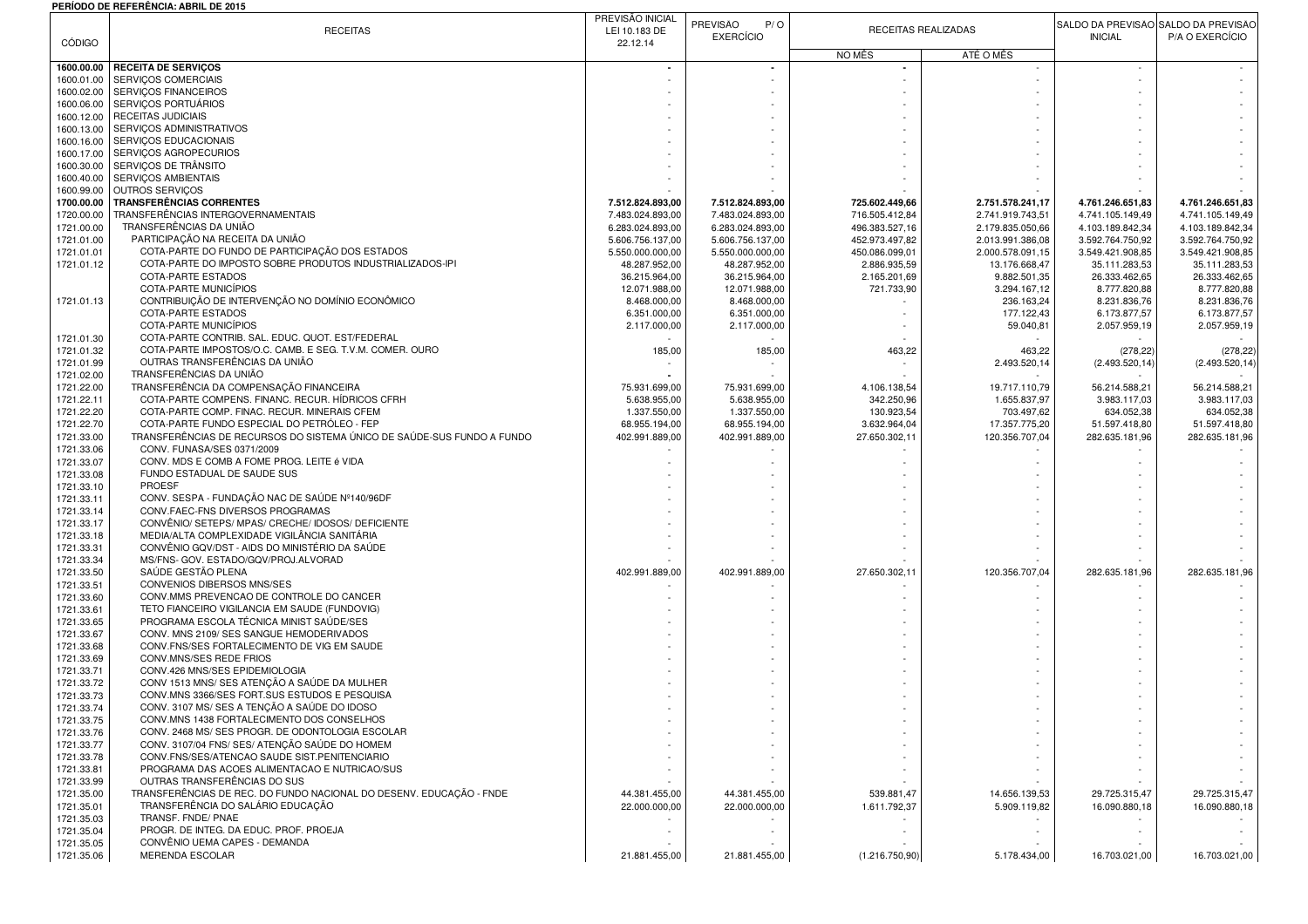## **PERÍODO DE REFERÊNCIA: ABRIL DE 2015**

|                          | <b>RECEITAS</b>                                                                                                   | PREVISÃO INICIAL<br>LEI 10.183 DE    | PREVISÃO<br>P/O<br><b>EXERCÍCIO</b>  | RECEITAS REALIZADAS            |                              | <b>INICIAL</b>                       | SALDO DA PREVISÃO SALDO DA PREVISÃO<br>P/A O EXERCÍCIO |
|--------------------------|-------------------------------------------------------------------------------------------------------------------|--------------------------------------|--------------------------------------|--------------------------------|------------------------------|--------------------------------------|--------------------------------------------------------|
| <b>CÓDIGO</b>            |                                                                                                                   | 22.12.14                             |                                      | NO MÊS                         | ATÉ O MÊS                    |                                      |                                                        |
| 1721.35.07               | CONVÊNIO FNDE/SEC. DE EDUCAÇÃO                                                                                    |                                      |                                      |                                |                              |                                      |                                                        |
| 1721.35.08<br>1721.35.99 | CONVÊNIO INEP/ME/CENSO EDUCACIONAL/SEC. EDUCAÇÃO<br>OUTRAS TRANSF. DO FNDE                                        | 500.000,00                           | 500.000,00                           | 144.840,00                     | 3.568.585,71                 | (3.068.585,71)                       | (3.068.585, 71                                         |
| 1721.36.00               | TRANSFERÊNCIA FINANCEIRA DO ICMS DESONERAÇÃO                                                                      | 24.552.450,00                        | 24.552.450,00                        | 8.184.150,00                   | 8.184.150,00                 | 16.368.300,00                        | 16.368.300,00                                          |
| 1721.99.00               | OUTRAS TRANSFERÊNCIAS DA UNIÃO                                                                                    | 128.411.263.00                       | 128.411.263,00                       | 2.929.557,22                   | 2.929.557,22                 | 125.481.705,78                       | 125.481.705,78                                         |
| 1724.00.00               | TRANSFERÊNCIAS MULTIGOVERNAMENTAIS                                                                                | 1.200.000.000,00                     | 1.200.000.000,00                     | 220.121.885,68                 | 562.084.692,85               | 637.915.307,15                       | 637.915.307,15                                         |
|                          | TRANSF. DE REC. DO FUNDO DE MANUTENÇÃO E DE SENV. DA EDUCAÇÃO BÁSICA E DE VALORIZ.                                |                                      |                                      |                                |                              |                                      |                                                        |
| 1724.01.00               | DOS PROFISSIONAIS DA EDUCAÇÃO - FUNDEB                                                                            | 608.009.560,00                       | 608.009.560,00                       | 48.596.529,15                  | 208.735.587,10               | 399.273.972,90                       | 399.273.972,90                                         |
|                          | TRANSF. DE REC. DA COMPLEM. DA UNIÃO AO FUNDO DE MANUTENÇÃO E DESENV. DA                                          |                                      |                                      |                                | 353.349.105.75               |                                      |                                                        |
| 1724.02.00<br>1730.00.00 | EDUCAÇÃO BÁSICA E DE VALORIZAÇÃO DOS PROFISSIONAIS DAEDUCAÇÃO - FUNDEB<br>TRANSFERÊNCIAS DE INSTITUICÕES PRIVADAS | 591.990.440,00<br>29.800.000,00      | 591.990.440,00<br>29.800.000,00      | 171.525.356,53<br>9.097.036,82 | 9.658.497,66                 | 238.641.334,25<br>20.141.502,34      | 238.641.334,25<br>20.141.502,34                        |
| 1750.00.00               | TRANSFERÊNCIAS DE PESSOAS                                                                                         |                                      |                                      |                                |                              |                                      |                                                        |
| 1760.00.00               | TRANSFERENCIAS DE CONVENIOS                                                                                       |                                      |                                      |                                |                              |                                      |                                                        |
| 1900.00.00               | OUTRAS RECEITAS CORRENTES                                                                                         | 159.665.186,00                       | 159.665.186,00                       | 9.907.426,44                   | 26.101.663,43                | 133.563.522,57                       | 133.563.522,57                                         |
| 1910.00.00               | MULTAS E JUROS DE MORA                                                                                            | 40.095.857,00                        | 40.095.857,00                        | 4.130.173.12                   | 14.443.733,71                | 25.652.123.29                        | 25.652.123,29                                          |
| 1911.00.00               | MULTAS E JUROS DE MORA/TRIBUTOS                                                                                   | 40.095.857,00                        | 40.095.857,00                        | 4.130.173,12                   | 14.443.733,71                | 25.652.123,29                        | 25.652.123,29                                          |
| 1911.10.00               | MULTAS E JUROS DE MORA DO ICMS                                                                                    | 21.392.362,00                        | 21.392.362,00                        | 1.913.624,23                   | 7.056.454,65                 | 14.335.907,35                        | 14.335.907,35                                          |
| 1911.12.00<br>1911.13.00 | MULTAS E JUROS MORA DIV. ATIVA<br>MULTAS E JUROS DE MORADO ITCD                                                   | 3.341.409,00                         | 3.341.409,00                         | 786.144,27                     | 2.093.347,58                 | 1.248.061,42                         | 1.248.061,42                                           |
| 1911.14.00               | MULTAS E JUROS DE MORADO FUMACOP                                                                                  | 10.377,00                            | 10.377,00                            | 364,67                         | 158.589,63                   | (148.212, 63)                        | (148.212, 63)                                          |
| 1911.16.00               | MULTAS E JUROS DE MORA DO IPVA                                                                                    | 418.350,00                           | 418.350,00                           | 90.776,25                      | 420.556,98                   | (2.206, 98)                          | (2.206, 98)                                            |
| 1911.17.00               | <b>INDENIZAÇÕES</b>                                                                                               |                                      |                                      |                                |                              |                                      |                                                        |
| 1911.18.00               | <b>RESTITUICÕES</b>                                                                                               |                                      |                                      |                                |                              |                                      |                                                        |
| 1911.19.00               | <b>MULTAS DE TRNSITO</b>                                                                                          |                                      |                                      |                                |                              |                                      |                                                        |
| 1911.24.00               | MULTAS E JUROS DE MORA DO ICMS - MUNICÍPIO                                                                        | 3.242.642,00                         | 3.242.642,00                         |                                |                              | 3.242.642,00                         | 3.242.642,00                                           |
| 1911.25.00               | MULTAS E JUROS DE MORA DO IPVA - MUNICÍPIO                                                                        | 386.745,00                           | 386.745,00                           |                                |                              | 386.745,00                           | 386.745,00                                             |
| 1911.26.00<br>1911.99.00 | MULTAS E JUROS DE MORA DIV. ATIVA - MUNICÍPIO<br>MULTAS E JUROS DEMORA - OUTROS TRIBUTOS                          | 746.781,00                           | 746.781,00                           |                                |                              | 746.781,00                           | 746.781,00                                             |
| 1919.00.00               | MULTAS E JUROS DE MORA DE OUTRAS RECEITAS                                                                         | 10.557.191,00                        | 10.557.191,00                        | 1.339.263,70                   | 4.714.784,87                 | 5.842.406,13                         | 5.842.406,13                                           |
| 1919.15.00               | <b>MULTAS DIVERSAS</b>                                                                                            |                                      |                                      |                                |                              |                                      |                                                        |
| 1919.16.00               | MULTAS DE TRÂNSITO                                                                                                |                                      |                                      |                                |                              |                                      |                                                        |
| 1920.00.00               | INDENIZAÇÕES E RESTITUIÇÕES                                                                                       | 54.176.472.00                        | 54.176.472,00                        | 4.782.006,49                   | 4.782.006,49                 | 49.394.465,51                        | 49.394.465.51                                          |
| 1921.00.00               | <b>INDENIZAÇÕES</b>                                                                                               | 54.176.472.00                        | 54.176.472,00                        | 4.782.006,49                   | 4.782.006,49                 | 49.394.465,51                        | 49.394.465.51                                          |
| 1921.01.00               | COMPENSAÇÃO FINANCEIRA P/ OUTROS RECURSOS HÍDRICOS                                                                | 23.857,00                            | 23.857,00                            |                                |                              | 23.857,00                            | 23.857,00                                              |
| 1921.03.00               | COMPENSAÇÃO FINANCEIRA ÓLEO BRUTO<br>OUTRAS INDENIZAÇÕES E RESTITUIÇÕES                                           |                                      |                                      |                                |                              |                                      |                                                        |
| 1921.09.00<br>1921.99.00 | OUTRAS INDENIZAÇÕES                                                                                               | 53.537.795,00<br>614.820,00          | 53.537.795,00<br>614.820,00          | 4.782.006,49                   | 4.782.006,49                 | 48.755.788,51<br>614.820,00          | 48.755.788,51<br>614.820,00                            |
| 1922.00.00               | <b>RESTITUICÕES</b>                                                                                               |                                      |                                      |                                |                              |                                      |                                                        |
| 1922.10.00               | COMPENSAÇÃO PREVIDENCIÁRIA                                                                                        |                                      |                                      |                                |                              |                                      |                                                        |
| 1922.99.00               | OUTRAS RESTITUIÇÕES                                                                                               |                                      |                                      |                                |                              |                                      |                                                        |
| 1930.00.00               | RECEITA DA DÍVIDA ATIVA                                                                                           | 14.532.857,00                        | 14.532.857,00                        | 995.246,83                     | 6.875.923,23                 | 7.656.933,77                         | 7.656.933,77                                           |
| 1931.00.00               | RECEITA DA DÍVIDA ATIVA TRIBUTÁRIA                                                                                | 13.118.711,00                        | 13.118.711,00                        | 934.217,90                     | 5.981.532,94                 | 7.137.178,06                         | 7.137.178,06                                           |
| 1931.10.00               | RECEITA DA DÍVIDA ATIVA TRIBUTARIA<br>RECEITA DA DIVIDA ATIVA DO ICMS                                             |                                      |                                      |                                |                              |                                      |                                                        |
| 1931.11.00<br>1931.14.00 | RECEITA DA DÍVIDA ATIVA DO IPVA                                                                                   | 11.521.231,00<br>1.597.480,00        | 11.521.231,00<br>1.597.480,00        | 214.634,74<br>719.583,16       | 2.264.430,79<br>3.717.102,15 | 9.256.800,21<br>(2.119.622, 15       | 9.256.800,21<br>(2.119.622, 15                         |
| 1931.99.00               | RECEITA DA DÍVIDA ATIVA DE OUTROS TRIBUTOS                                                                        |                                      |                                      |                                |                              |                                      |                                                        |
| 1932.00.00               | RECEITA DA DÍVIDA ATIVA PARTE MUNICÍPIO.                                                                          | 1.414.146.00                         | 1.414.146,00                         | 61.028,93                      | 894.390,29                   | 519.755,71                           | 519.755,71                                             |
| 1990.00.00               | RECEITAS DIVERSAS                                                                                                 | 50.860.000,00                        | 50.860.000,00                        |                                |                              | 50.860.000,00                        | 50.860.000,00                                          |
| 1990.01.00               | OUTRAS RECEITAS DIVERSAS                                                                                          | 50.860.000,00                        | 50.860.000,00                        |                                |                              | 50.860.000,00                        | 50.860.000,00                                          |
| 1990.05.00               | SALDOS DE EXERCÍCIOS ANTERIORES                                                                                   |                                      |                                      |                                |                              |                                      |                                                        |
| 1990.99.00               | <b>OUTRAS RECEITAS</b>                                                                                            |                                      |                                      |                                |                              |                                      |                                                        |
| 2000.00.00<br>2100.00.00 | <b>RECEITAS DE CAPITAL</b><br>OPERAÇÕES DE CRÉDITO                                                                | 1.985.091.821,00<br>1.708.763.977,00 | 1.985.091.821,00<br>1.708.763.977,00 |                                |                              | 1.985.091.821,00<br>1.708.763.977,00 | 1.985.091.821,00<br>1.708.763.977,00                   |
| 2110.00.00               | OPERAÇÕES DE CRÉDITO INTERNAS                                                                                     | 1.700.000.000,00                     | 1.700.000.000,00                     |                                |                              | 1.700.000.000,00                     | 1.700.000.000,00                                       |
| 2120.00.00               | OPERAÇÕES DE CRÉDITO EXTERNAS                                                                                     | 8.763.977,00                         | 8.763.977,00                         |                                |                              | 8.763.977,00                         | 8.763.977,00                                           |
| 2200.00.00               | ALIENAÇÃO DE BENS                                                                                                 | 816.175,00                           | 816.175,00                           |                                |                              | 816.175,00                           | 816.175,00                                             |
| 2210.00.00               | ALIENAÇÃO DE BENS MÓVEIS                                                                                          | 816.175,00                           | 816.175,00                           |                                |                              | 816.175,00                           | 816.175,00                                             |
| 2220.00.00               | ALIENAÇÃO DE BENS IMÓVEIS                                                                                         |                                      |                                      |                                |                              |                                      |                                                        |
| 2300.00.00<br>2310.00.00 | AMORTIZAÇÕES DE EMPRÉSTIMOS<br>DE EMPRESTIMOS                                                                     |                                      |                                      |                                |                              |                                      |                                                        |
| 2320.00.00               | DE FINANCIAMENTOS                                                                                                 |                                      |                                      |                                |                              |                                      |                                                        |
| 2400.00.00               | TRANSFERÊNCIAS DE CAPITAL                                                                                         | 275.511.669,00                       | 275.511.669,00                       |                                |                              | 275.511.669,00                       | 275.511.669,00                                         |
| 2420.00.00               | TRANSFERÊNCIAS INTERGOVERNAMENTAIS                                                                                | 275.511.669,00                       | 275.511.669,00                       |                                |                              | 275.511.669,00                       | 275.511.669,00                                         |
| 2421.00.00               | TRANSFERÊNCIAS DA UNIÃO                                                                                           | 275.511.669,00                       | 275.511.669,00                       |                                |                              | 275.511.669,00                       | 275.511.669,00                                         |
| 2430.00.00               | TRANSFERÊNCIAS DE INSTITUIÇÕES PRIVADAS                                                                           |                                      |                                      |                                |                              |                                      |                                                        |
| 2500.00.00               | OUTRAS RECEITAS DE CAPITAL                                                                                        |                                      |                                      |                                |                              |                                      |                                                        |
| 7000.00.00               | RECEITAS CORRENTES - INTRA-ORCAMENTÁRIAS                                                                          |                                      |                                      |                                |                              |                                      |                                                        |
| 7200.00.00<br>7210.00.00 | RECEITAS DE CONTRIBUIÇÕESES - INTRA-ORCAMENTÁRIAS<br>CONTRIBUICÕES SOCIAIS - INTRA-ORCAMENTÁRIAS                  |                                      |                                      |                                |                              |                                      |                                                        |
|                          |                                                                                                                   |                                      |                                      |                                |                              |                                      |                                                        |